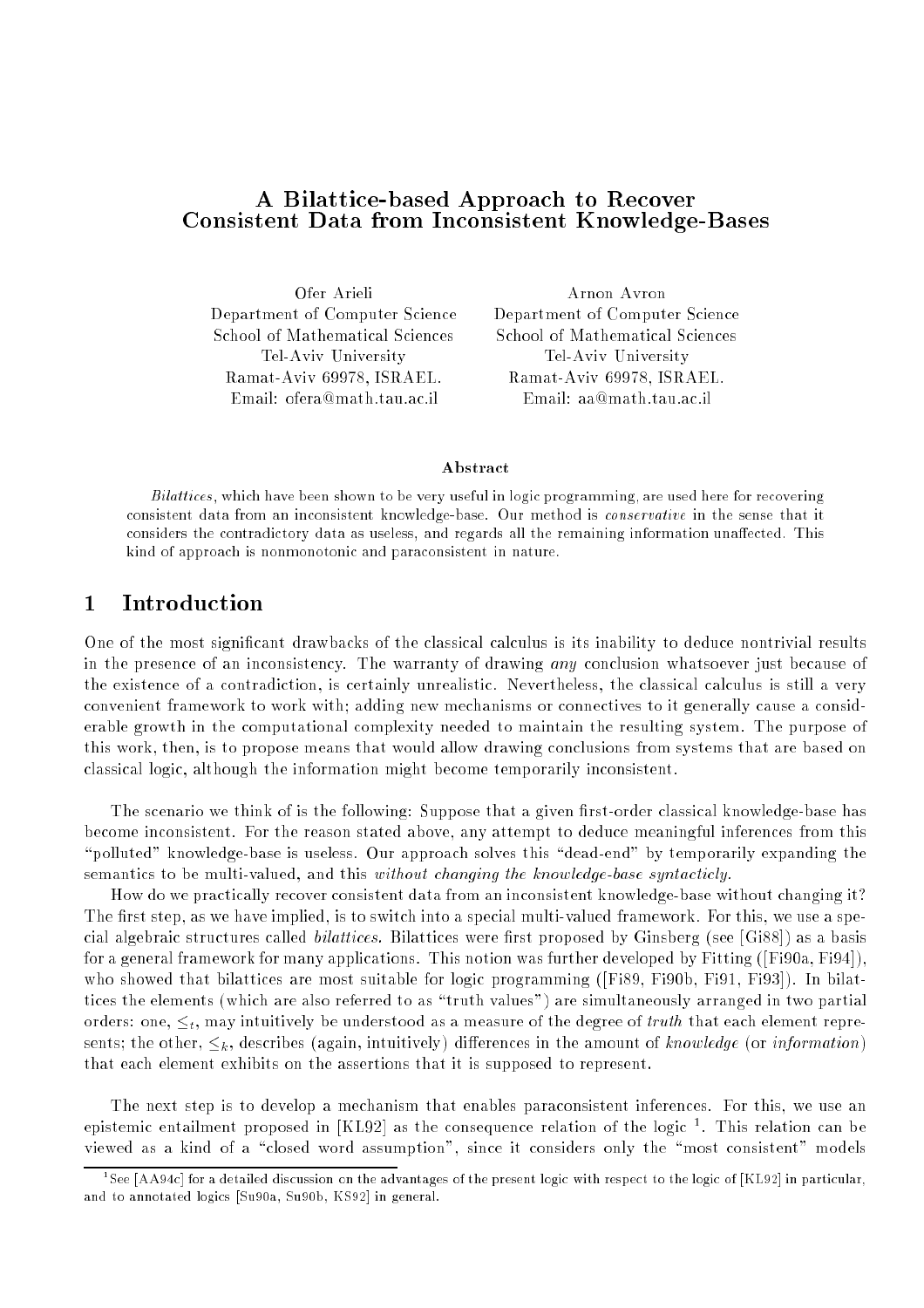(mcms) of a given set of assertions. As was shown in [AA94a, AA94b], this relation enjoys some appealing features, such as being non-monotonic, paraconsistent ([dC74]), and a "plausibility logic" ([Le92]).

By using  $\models_{con}$  we are able to: a) discover easily the "core" of the inconsistency in KB, and b) construct consistent subsets of the knowledge-base (called "support sets"), which are useful means to override the contradictions when focusing the attention on certain (recoverable) formulae. These support sets are the candidates to be the "recovered" knowledge-base. The common feature shared by each support set is that it considers some contradictory information as useless, and regards all the remaining information not depending on it as unaffected. This kind of approach is called in [Wa94] *conservative* (skeptical), and it apparently has not yet been studied in the literature (refer also to [Wa94, p.107]).

# 2 Preliminary definitions and notations

In this section we briefly review the notions that will be significant in what follows. For a more detailed presentation of the following notions, refer to [AA94b].

### 2.1Bilattices

**Definition 2.1** [Gi88] A *bilattice* is a structure  $\mathcal{B} = (B, \leq_t, \leq_k, \neg)$  such that B is a non empty set containing at least two elements;  $(B, \leq_t), (B, \leq_k)$  are complete lattices; and  $\neg$  is a unary operation on B s.t.: (a) if  $a \leq_t b$  then  $\neg a \geq_t \neg b$ , (b) if  $a \leq_k b$  then  $\neg a \leq_k \neg b$ , (c)  $\neg \neg a = a$ .

Notation 2.2 Following Fitting, we shall use  $\wedge$  and  $\vee$  for the meet and join which correspond to  $\leq_t$ , and , is and interested to interested to interested to interested to interested the supervisor of the supervisor of  $\alpha$ "consensus" and "accept all" operations, respectively <sup>2</sup>. f and t will denote, respectively, the least and the greatest element w.r.t.  $\leq_t$ , while  $\perp$  and  $\top$  - the least and the greatest element w.r.t.  $\leq_k$ . While t and f may have their usual intuitive meaning,  $\perp$  and  $\top$  could be thought of as representing no information and inconsistent knowledge, respectively. Obviously,  $f, t, \perp$  and  $\top$  are all different (see lemma 2.3).

**Lemma 2.3** [Gi88] Let  $\mathcal{B} = (B, \leq_t, \leq_k, \neg)$  be a bilattice, and suppose that  $a, b \in B$ . a)  $\neg(a \wedge b) = \neg a \vee \neg b; \quad \neg(a \vee b) = \neg a \wedge \neg b; \quad \neg(a \otimes b) = \neg a \otimes \neg b; \quad \neg(a \oplus b) = \neg a \oplus \neg b.$ **b**)  $\neg f = t$ ;  $\neg t = f$ ;  $\neg \bot = \bot$ ;  $\neg \top = \top$ .

**Definition 2.4** [AA94a] Let  $\mathcal{B} = (B, \leq_t, \leq_k, \neg)$  be a bilattice.

**a**) A bifilter is a nonempty set  $\mathcal{F} \subset B$ , s.t. (i)  $a \wedge b \in \mathcal{F}$  iff  $a \in \mathcal{F}$  and  $b \in \mathcal{F}$ , (ii)  $a \otimes b \in \mathcal{F}$  iff  $a \in \mathcal{F}$  and  $b \in \mathcal{F}$ . **b**) A bifilter F is prime, if it also satisfies: (i)  $a \lor b \in F$  iff  $a \in F$  or  $b \in F$ , (ii)  $a \oplus b \in F$  iff  $a \in F$  or  $b \in F$ .

Given a bilattice  $\beta$ , it may contain many bifilters. The elements of a bifilter are taken to be *designated* truth values of B; i.e, they represent formulae that are considered true.

**Definition 2.5** Given a bilattice  $\mathcal{B} = (B, \leq_t, \leq_k, \neg)$ . Two natural candidates for being the set of the designated values of B are  $\mathcal{D}_k(\mathcal{B}) = \{b \in B \mid b \geq_k t\}$  and  $\mathcal{D}_t(\mathcal{B}) = \{b \in B \mid b \geq_t \top\}.$ 

**Lemma 2.6** Let  $\mathcal{B} = (B, \leq_t, \leq_k, \neg)$  be a bilattice. For every  $b \in B, \{b, \neg b\} \subseteq \mathcal{D}_t(\mathcal{B})$  iff  $b = \top$ . **Proof:**  $\{b, \neg b\} \subseteq \mathcal{D}_t(\mathcal{B})$  iff  $b \geq_t \top$  and  $\neg b \geq_t \top$  iff  $b \geq_t \top$  and  $b \leq_t \top = \top$  iff  $b = \top$ .  $\Box$ 

**Definition 2.7** [AA94a] A *logical bilattice* is a pair  $(\mathcal{B}, \mathcal{F})$ , where  $\mathcal{B}$  is a bilattice, and  $\mathcal{F}$  is a prime bifilter.

**Example 2.8** Belnap's  $FOUR$ , Ginsberg's DEFAULT, and NINE (figure 1) are all logical bilattices with  $\mathcal{F} = \mathcal{D}_k(\cdot) = \mathcal{D}_t(\cdot)$ . In case of FOUR and DEFAULT there is no other bifilter. NINE induces also another logical bilattice, in which  $\mathcal{F} = \mathcal{D}_k(NINE) \cup \{of, d\top, dt\}.$ 

These operators would not play a central role in what follows, since we will be most interested in the "classical" operators ^ and \_. However, our method allows the usage of these operators without any further eort, so we shall refer to then as well.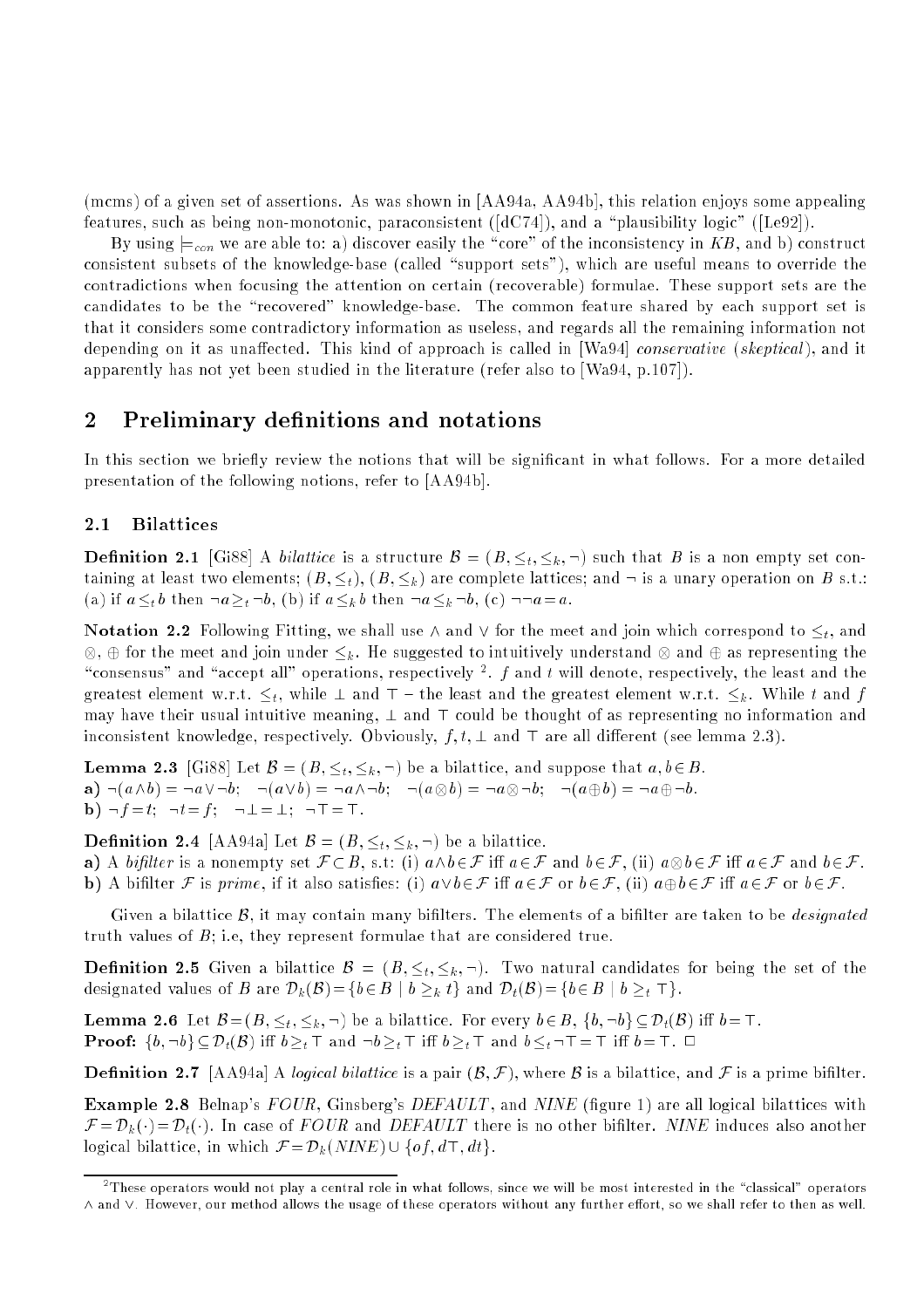

Figure 1: FOUR, NINE, and DEFAULT

### 2.2The logic

**Definition 2.9** Let  $\beta$  be an arbitrary bilattice. The language  $BL(\beta)$  (Bilattice-based Language over  $\beta$ )  $i$  is the standard propositional language over  $(i, j, k)$  ;  $\varphi$  ,  $\psi$  ) enfield with a propositional constant for each element in B. In what follows we shall fix  $\mathcal{B}$ , so we shall shorten  $BL(\mathcal{B})$  to  $BL$ .

## **Definition 2.10** Let  $KB$  be a set of formulae above  $BL$ .

a)  $A(KB)$  denotes the set of the atomic formulae that appear in some formula of KB.

b)  $\mathcal{L}(KB)$  denotes the set of the literals that appear in some formula of KB.

### Definition 2.11

a) A valuation  $\nu$  is a function that assigns a truth value from B to each atomic formula, and map every constant to its corresponding value in  $B$ . Any valuation is extended to complex formulas in the standard way. We shall sometimes denote  $\psi : b \in \nu$  (or  $\nu = {\psi : b, \ldots}$ ) instead of  $\nu(\psi) = b$ .

**b**) Given  $(\mathcal{B}, \mathcal{F})$ , we will say that  $\nu$  satisfies  $\psi$  ( $\nu \models \psi$ ), iff  $\nu(\psi) \in \mathcal{F}$ .

c) A valuation that satisfies every formula in a given set of formulas,  $KB$ , is said to be a *model* of  $KB$ . The set of the models of KB will be denoted  $mod(KB)$ .

The next notion describes the truth values of  $B$  that represent inconsistent beliefs:

**Definition 2.12** [AA94a] Let  $(B, \mathcal{F})$  be a logical bilattice. A subset  $\mathcal{I}$  of  $B$  is an *inconsistency set*, if it has the following properties: (a)  $b \in \mathcal{I}$  iff  $\neg b \in \mathcal{I}$ , (b)  $b \in \mathcal{F} \cap \mathcal{I}$  iff  $b \in \mathcal{F}$  and  $\neg b \in \mathcal{F}$  <sup>3</sup>.

**Example 2.13**  $\mathcal{I}_1 = \{b \mid b \in \mathcal{F} \land \neg b \in \mathcal{F}\}\$ is the minimal inconsistency set in every logical bilattice.  $\mathcal{I}_2 = \{b \mid b = \neg b\}$  is inconsistency set in FOUR, DEFAULT, and NINE with  $\mathcal{F} = \mathcal{D}_k(\cdot)$ <sup>4</sup>.

In the following discussion we fix some logical bilattice  $(B, \mathcal{F})$  as well as an inconsistency set  $\mathcal I$  of it.  $l \in \mathcal{L}(KB)$  will denote an arbitrary literal,  $\bar{l}$  – its complementary, and  $p, q \in \mathcal{A}(KB)$  – atomic formulae.

Notation 2.14 Given a valuation M on KB. Denote:  $Inc_M(KB) = \{p \in A(KB) \mid M(p) \in \mathcal{I}\}.$ 

<sup>&</sup>quot;Note that by (b) of definition 2.12, always  $1\in L$  and  $t\not\in L$ . Hence, by (a),  $f\not\in L$ .

<sup>&</sup>quot;Note that  $\bot \not\in L_1,$  while  $\bot \in L_2.$  Indeed, one of the major considerations when choosing an inconsistency set, is whether to include  $\perp$  in I or not. Although in every bilattice  $\neg \perp = \perp$  (see lemma 2.3),  $\perp$  intuitively reflects no knowledge whatsoever about the assertion it represents; in particular one might not take such assertions as inconsistent.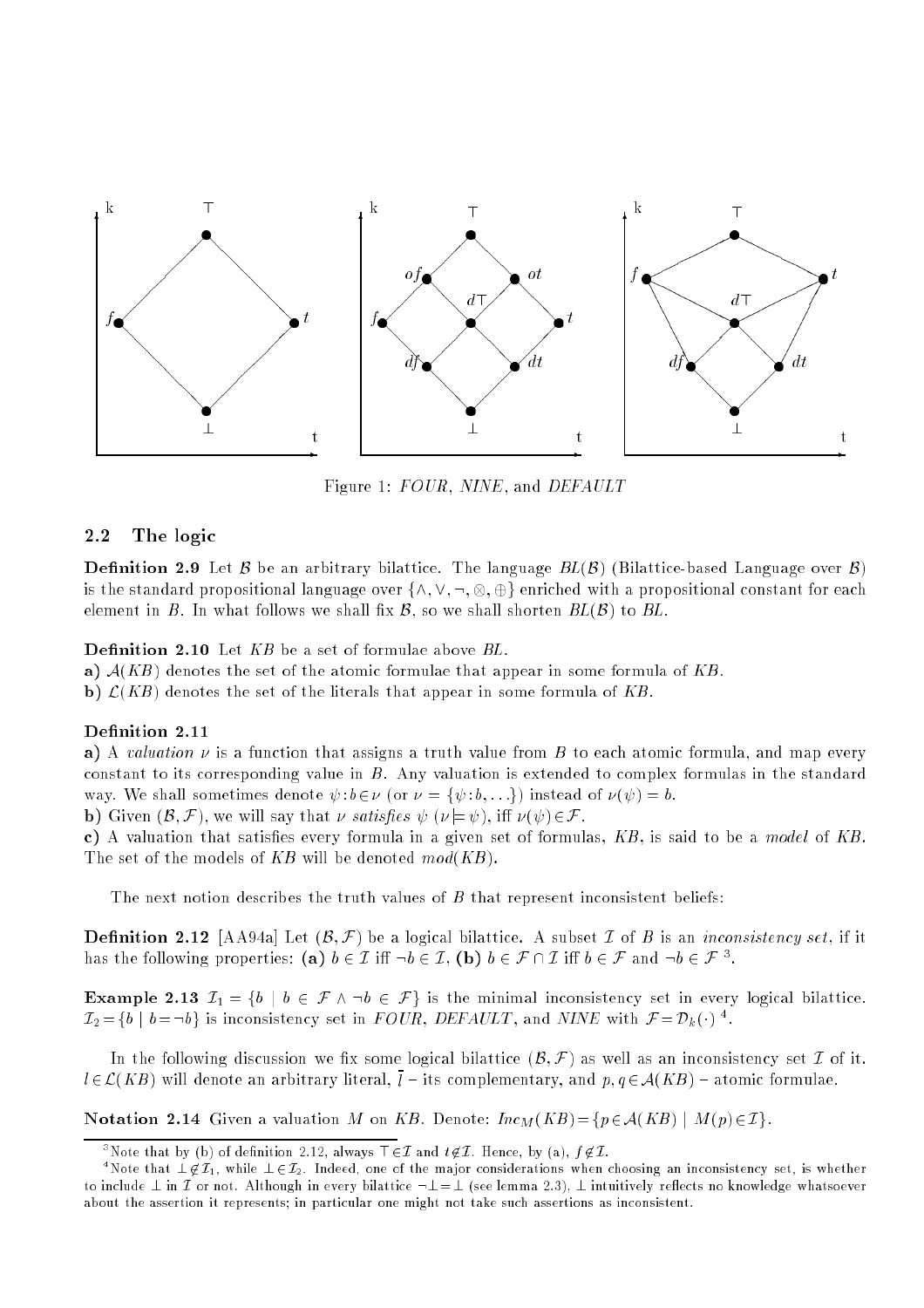**Definition 2.15** Let  $M, N$  be two models of a finite set of formulae,  $KB$ .

a) M is more consistent than  $N(M >_{con} N)$ , iff  $\text{Inc}_M(KB) \subset \text{Inc}_N(KB)$ .

b) M is a most consistent model of  $KB$  (mcm, in short), if there is no other model of  $KB$  which is more consistent than M. The set of all the mcms of KB will be denoted by  $con(KB)$ .

c) M is smaller than N (with respect to  $\lt_k$ ),  $M \lt_k N$ , if for any  $p \in A(KB)$ ,  $M(p) \leq_k N(p)$ , and there is  $q \in A(KB)$  s.t  $M(q) <_k N(q)$ .

d) M is a minimal model of  $KB$ , if there in no other model of  $KB$  which is smaller than M. The set of all the minimal models of  $KB$  will be denoted by  $min(KB)$ .

**Definition 2.16** Let KB be a finite sets of formulae and  $\psi$  – a formula. Let S be any set of valuations. We denote  $KB \models_S \psi$  if each model of KB which is in S, is also a model of  $\psi$ .

Some particularly interesting instances of definition 2.16 are the following: (1)  $KB \models_{mod(KB)} \psi$  if every model of KB is a model of  $\psi$  (abbreviation:  $KB \models \psi$ ), (2)  $KB \models_{con(KB)} \psi$  if every mcm of KB is a model of  $\psi$  (abbreviation:  $KB \models_{con} \psi$ ), and (3)  $KB \models_{min(KB)} \psi$  if every minimal model of KB is a model of  $\psi$ (abbreviation:  $KB \models_{min} \psi$ ).

**Example 2.17** Let  $KB = \{s, \neg s, r_1, r_1 \rightarrow \neg r_2, r_2 \rightarrow d\}$  and  $\mathcal{B} = FOUR$  with  $\mathcal{F} = \{t, \top\}$ . The models of KB are listed in figure 2 below. It follows that  $con(KB) = \{M_1, M_2, M_3\}$  provided that  $\perp \not\in \mathcal{I}$ , while if  $\bot \in \mathcal{I}$ ,  $con(KB) = \{M_2, M_3\}$ . Also,  $min(KB) = \{M_1, M_9\}$ , thus  $KB \models_{con} \neg r_2$ , while  $KB \not\models \neg r_2$  and  $KB \not\models_{min} \neg r_2.$ 

| Model No.         | $\mathcal{S}_{0}$ | $r_1$ | $r_2$ | а | Model No.                    | $\mathcal{S}_{0}$ | r <sub>1</sub> | $r_2$ |    |
|-------------------|-------------------|-------|-------|---|------------------------------|-------------------|----------------|-------|----|
| М,                |                   |       |       |   | $M_{\rm 9}$                  |                   |                |       |    |
| $M_{2}$           |                   |       |       |   | $M_{\rm 10}$                 |                   |                |       |    |
| $M_3$             |                   |       |       |   | $M_{12}$<br>$M_{11}$ $\perp$ |                   |                |       |    |
| $M_{4}$           |                   |       |       |   | $M_{13} \perp M_{16}$        |                   |                |       | υ. |
| $M_5 \perp$<br>Мg |                   |       |       |   | $M_{\rm 20}$<br>$M_{17}$     |                   |                |       |    |

Figure 2: The models of KB

### 2.3The knowledge-bases

**Definition 2.18** A formula  $\psi$  over BL is an extended clause, if  $\psi$  is a literal, or  $\psi = \phi \vee \varphi$ , where  $\phi$  and  $\varphi$  are extended clauses, or  $\psi = \phi \oplus \varphi$ , where  $\phi$  and  $\varphi$  are extended clauses.

**Definition 2.19** A formula  $\psi$  is said to be *normalized*, if it has no subformula of the form  $\phi \lor \phi$ ,  $\phi \land \phi$ ,  $\phi\!\oplus\!\phi,\,\phi\!\otimes\!\phi,\,{\rm or}\,\,\neg\neg\phi.$ 

Lemma 2.20 For every formula  $\psi$  there is an equivalent normalized formula  $\psi'$  such that for every valuation  $\nu, \nu(\psi) \in \mathcal{F}$  iff  $\nu(\psi') \in \mathcal{F}$ .

From now on, unless otherwise stated, the knowledge-bases that we shall consider are finite sets of normalized extended-clauses. As the next proposition shows, presenting the formulae in an (normalized) extended clause form does not reduce the generality:

**Proposition 2.21** For every formula  $\psi$  over BL there is a set S of normalized extended clauses such that for every valuation M,  $M = \psi$  iff  $M = S$ .

**Proof:** By an induction on the structure of the negation normal form of  $\psi$ .  $\Box$ 

**Lemma 2.22** Let  $\psi$  be an extended clause over  $BL, l_i$   $(i = 1 \ldots n)$  – its literals, and  $\nu$  – a valuation on  $\mathcal{A}(\psi)$ . Then  $\nu \models \psi$  iff there is  $1 \leq i \leq n$  s.t.  $\nu \models l_i$ .

**Proof:** By an induction on the structure of  $\psi$ .  $\Box$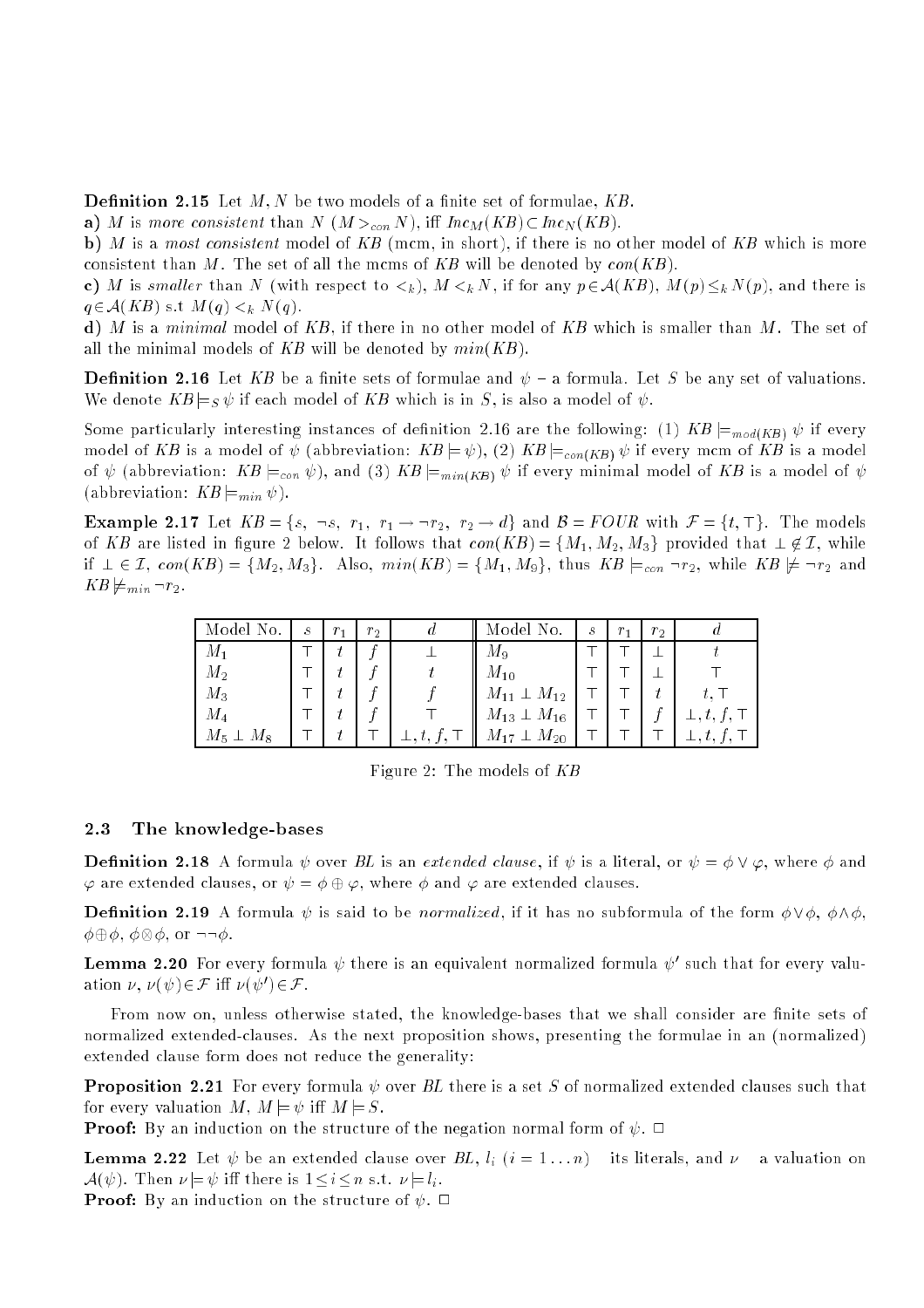### 3 3 Classication of the atomic formulae

The first step to recover inconsistent situations is to identify the atomic formulae that are involved in the con
icts. In order to do so, we divide the atomic formulae that appear in the clauses of the knowledge-base into four subsets as follows:

**Definition 3.1** Let KB be a set of formulae, and  $l \in \mathcal{L}(KB)$ . a) If  $KB \models_{con} l$  and  $KB \models_{con} \overline{l}$ , then l is said to be spoiled. **b**) If  $KB \models_{con} l$  and  $KB \not\models_{con} \overline{l}$ , then l is said to be *recoverable*. c) If  $KB \not\models_{con} l$  and  $KB \not\models_{con} l$ , then l is said to be damaged.  $^5$ 

**Example 3.2** In example 2.17, s is spoiled,  $r_1$  and  $\neg r_2$  are recoverable, and d is damaged.

### 3.1The spoiled literals

We treat first those literals that form, as their name suggests, the "core" of the inconsistency in  $KB$ . As the following theorem suggests, those literals are very easy to detect:

**Theorem 3.3** Let KB be a knowledge-base, and  $l \in \mathcal{L}(KB)$ . The following conditions are equivalent: (a) l is a spoiled literal of KB. (b)  $M(l) \in \mathcal{I} \cap \mathcal{F}$  for every model M of KB. (c)  $M'(l) \in \mathcal{I} \cap \mathcal{F}$  for every mcm M' of KB. (d)  $\{l, l\} \subseteq KB$ .

**Proof:** The only nontrivial transition in the sequence (a)  $\rightarrow$  (c)  $\rightarrow$  (d)  $\rightarrow$  (b)  $\rightarrow$  (a) is (c)  $\rightarrow$  (d): Suppose that for every mcm M' of KB,  $M'(l) \in \mathcal{I} \cap \mathcal{F}$ . Since KB is finite, then for every model of KB there is an mcm of KB which is more consistent or equal to it. Hence l is assigned some inconsistent truth value in every model of KB. Assume that  $l \in \{p, \neg p\}$  for some  $p \in A(KB)$ , and consider the following valuations:  $\nu_t = \{q : \top \mid q \in \mathcal{A}(KB), q \neq p\} \cup \{p : t\}, \quad \nu_f = \{q : \top \mid q \in \mathcal{A}(KB), q \neq p\} \cup \{p : f\}.$  Since  $\nu_t$  is not a model of KB (because p has a consistent value under  $\nu_t$ ),  $\neg p \in KB$  (otherwise, every formula  $\psi \in KB$  contains a literal *l'* s.t.  $\nu_t(l') \in \mathcal{F}$ , and so  $\nu_t \models \psi$  by lemma 2.22). Similarly, since  $\nu_f$  is not a model of KB,  $p \in KB$ .  $\Box$ 

**Corollary 3.4** If  $\mathcal{F} = \mathcal{D}_t(\mathcal{B})$  then every model of KB assigns  $\top$  to every spoiled literal. **Proof:** Immediate from (d) of theorem 3.3, since  $\{b, \neg b\} \in \mathcal{D}_t(\mathcal{B})$  iff  $b = \top$  (see lemma 2.6).  $\Box$ 

### 3.2The recoverable literals and their support sets

The recoverable literals are those that may be viewed as the "robust" part of a given inconsistent knowledgebase, since all the mcms "agree" on their validity. As we shall see, each recoverable literal  $l$  can be associated with a consistent subset, which preserves the information about l.

**Definition 3.5** Let  $KB$  be a finite set of normalized extended clause in  $BL$ .

a) A model M of KB is consistent if it assigns a consistent value to every atom that appears in  $A(KB)$ . b) KB is *consistent* if it has a consistent model.

c) A subset  $KB' \subset KB$  is *consistent in KB* if  $KB'$  is a consistent set, and (at least) one of its consistent models is expandable to a (not necessarily consistent) model of KB.

**Example 3.6**  $KB' = \{q\}$  is a consistent set, which is not consistent in  $KB = \{q, \neg q\}$ , since there is no consistent model of  $KB'$  that is expandable to a model of  $KB$ .

**Definition 3.7** A set of normalized extended clauses  $SS(l)$  is a support set of l (or:  $SS(l)$  supports l), if  $SS(l)$  satisfies the following conditions: (a)  $SS(l) \subseteq KB$ ; SS(l) is not empty, (b) SS(l) is consistent in KB. (c)  $SS(l) \models_{con} l$  and  $SS(l) \not\models_{con} l$ .

<sup>5</sup> As noted before, these notions (but not the context) are taken from [KL92].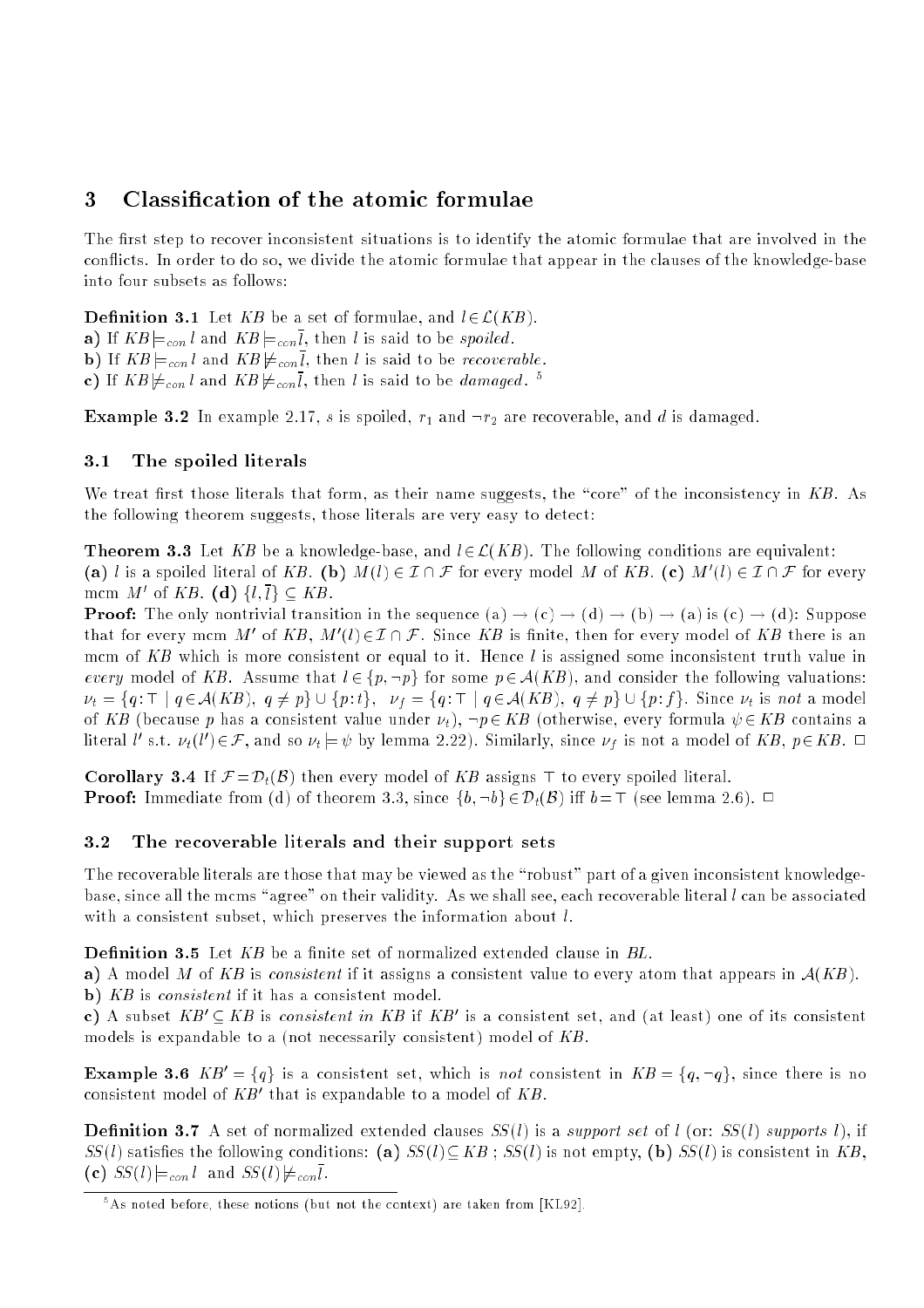**Definition 3.8** If  $SS(l)$  supports l, and there is no support set  $SS'(l)$  s.t.  $SS(l) \subset SS'(l)$ , then  $SS(l)$  is said to be a maximal support set of l, or recovered subset of KB. A knowledge-base that has a recovered subset is called recoverable.

**Example 3.9** Consider again the example given in 2.17 and 3.2:  $KB = \{s, \neg s, r_1, r_1 \rightarrow \neg r_2, r_2 \rightarrow d\}.$ Here KB is a recoverable knowledge-base, since  $S = \{r_1, r_1 \rightarrow \neg r_2, r_2 \rightarrow d\}$  is a maximal support set of both  $r_1$  and  $\neg r_2$ . Note that S does not support d, since  $S \not\models_{con} d$ .

Theorem 3.10 Every recoverable literal has a support set.

**Outline of proof:** Without loss of generality, suppose that  $l = p$ , where  $p \in A(KB)$  is recoverable. Let M be an mcm of KB, s.t.  $M(p) \in \mathcal{F} \setminus \mathcal{I}$ . Suppose that  $\{r_1, r_2, \ldots, r_n\}$  are the members of  $\mathcal{A}(KB) \setminus Inc_M(KB)$ . Define:  $SS'(p) = \{ \psi \in KB \mid \mathcal{A}(\psi) \subseteq \{r_i\}_{i=1}^m \}$ . This  $SS'(p)$  is a support set for  $p$ .  $\Box$ 

## **Theorem 3.11** If l is a recoverable literal in KB, then no subset of KB supports  $\overline{l}$ .

**Proof:** Without a loss of generality, suppose that  $l = p$ , and assume that  $SS'(p)$  is a support set for  $\neg p$ .  $SS'(p)$  has a consistent model, M', which is expandable to a model M of KB. M preserves the valuations of M' on  $\mathcal{A}(SS'(p))$ , so in particular  $M(q) = M'(q) \not\in \mathcal{I}$  for every  $q \in \mathcal{A}(SS'(p))$ . Let N be an mcm of KB s.t.  $N\geq_{con}M$  (such an  $N$  exists since  $KB$  is finite). Since  $N\geq_{con}M$  then still  $N(q)\not\in\mathcal{I}$  for every  $q\in\mathcal{A}(SS'(p)).$ Also, N is an mcm of KB and p is a recoverable atom of KB, hence  $N(p) \in \mathcal{F}$ . Let N' be the reduction of N to  $SS'(p)$ . Since N' is identical to N on  $\mathcal{A}(SS'(p))$ , and since N is a model of KB, then: (a) N' is a model of  $SS'(p)$ , (b)  $N'(q) \notin \mathcal{I}$  for every  $q \in \mathcal{A}(SS'(p))$ , and (c)  $N'(p) \in \mathcal{F}$ . Form (a) and (b), then, N' is a consistent model of  $SS'(p)$ , and so from (c),  $N'(\neg p)\notin\mathcal{F}$ . Thus  $SS'(p)\not\models_{con}\neg p$ ; a contradiction.  $\Box$ 

**Proposition 3.12** Let *l* be a literal s.t.  $KB \models_{con} l$ . *l* is recoverable iff it has a support set.

**Proof:** The "only if" part was proved in theorem 3.10. For the "if" direction note that since  $l$  has a support set, it cannot be spoiled. *l* cannot be damaged either, since  $KB \models_{con} l$ . This is also the reason why  $\overline{l}$  cannot be recoverable. The only possibility left, then, is that l is recoverable.  $\Box$ 

**Corollary 3.13** Every literal l such that  $\{l\} \subset KB$  and  $\{l\} \not\subset KB$  is recoverable  $^6$ .

**Proof:** It is easy to see that if  $\{\overline{l}\}\not\subset KB$  then  $SS(l) = \{l\}$  is a support set of l (not necessarily maximal). Since  $SS(l) \models l$  and  $\models$  is monotonic, then  $KB \models l$  as well, and so  $KB \models_{con} l$ . By 3.12, l is recoverable.  $\Box$ 

Another refinment of proposition 3.12 is the following: For  $KB' \subset KB$  denote by  $con(KB) \downarrow KB'$  the *reductions* of the mcms of KB to the language of KB'. Then:

**Proposition 3.14** l is a recoverable literal iff it has a support set  $SS(l)$  s.t.  $SS(l) \models_{con(KB) \downarrow SS(l)} l$ . **Proof:** If l is recoverable, then by theorem 3.10 it must have a support set  $SS(l)$ . Also, since l is recoverable, it is assigned a designated truth value by every mcm. These values are kept when reducing the mcms to the language of  $SS(l)$ , hence  $SS(l) \models_{con(KB) \downarrow SS(l)} l$ . For the converse, it is easy to verify that l cannot be either spoiled or damaged, and that  $\overline{l}$  cannot be recoverable.  $\Box$ 

When a recoverable literal has several support sets it seems reasonable to prefer those that are maximal (w.r.t. containment relation). We next consider such sets:

**Definition 3.15** Let *l* be a recoverable literal in KB, and  $M$  – an mcm of KB such that  $M(l) \in \mathcal{F} \setminus \mathcal{I}$ . The support set of l that is associated with M is:  $SS_M(l) = \{ \psi \in KB \mid A(\psi) \cap Inc_M(KB)=\emptyset \}$ <sup>7</sup>.

The converse of corollary 3.13 is, of course, not true. Consider, e.g.  $KB = \{p \lor \neg p, \; p \to q, \; \neg p \to q\}$ :  $q$  is recoverable although  $\{q\} \not\subset KB$ . Moreover, this knowledge-base contains a recoverable literal although there is no  $l \in \mathcal{L}(KB)$  s.t.  $\{l\} \subset KB$ .

<sup>7</sup> This is indeed a support set of l. See the proof of theorem 3.10.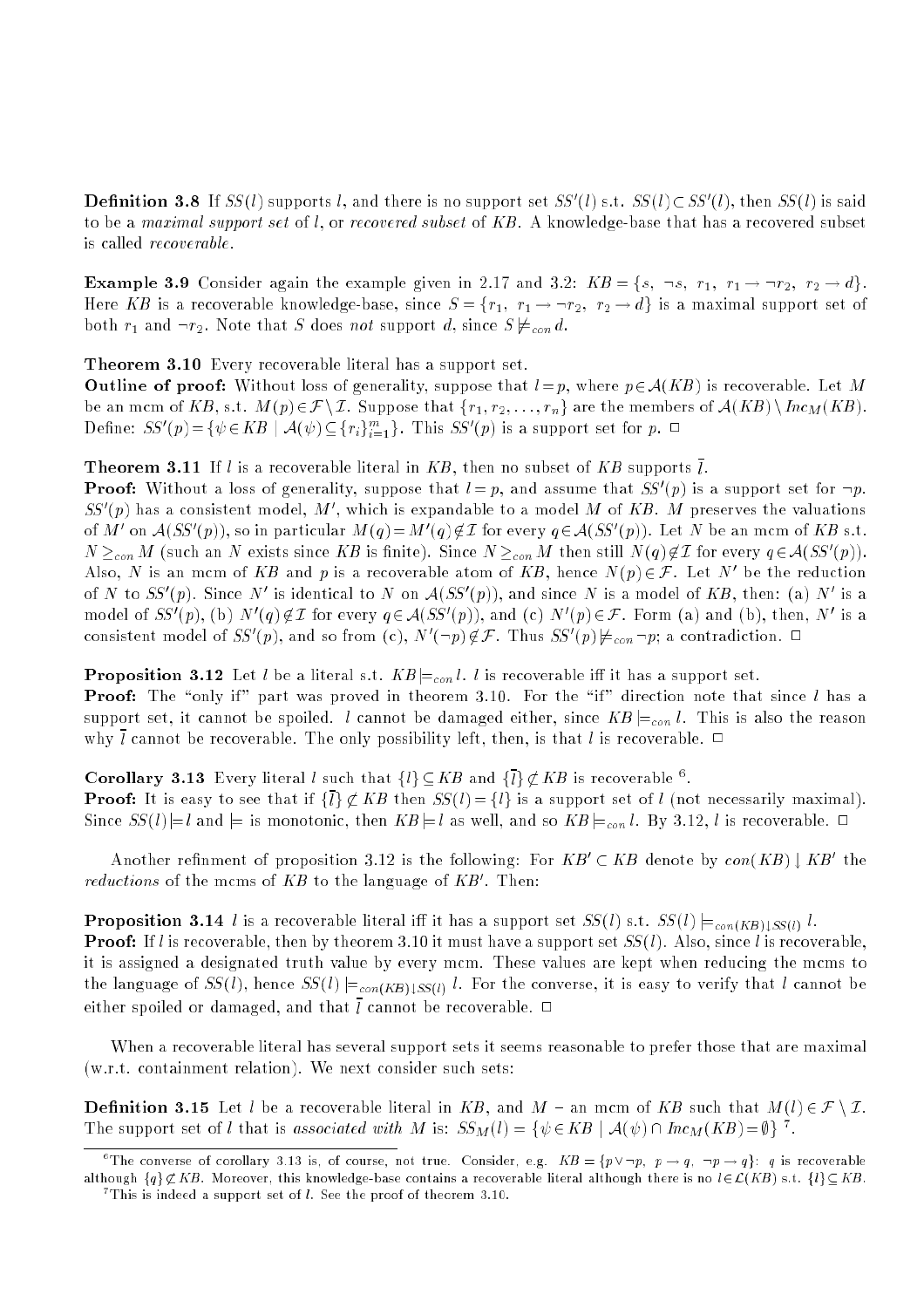**Proposition 3.16** Every maximal support sets of a recoverable literal l is associated with some mcm M of KB s.t.  $M(l) \notin \mathcal{I}$ .

**Proof:** Suppose that  $SS'(l)$  is an arbitrary support set of l. Let N' be a consistent model of  $SS'(l)$ , and  $N$  – its expansion to the whole KB. Consider any mcm M that satisfies  $N \leq_{con} M$ . Since  $\mathcal{A}(SS'(l)) \subseteq$  $\mathcal{A}(KB)\setminus \mathit{Inc}_N(KB)\subseteq \mathcal{A}(KB)\setminus \mathit{Inc}_M(KB),$  then each formula  $\psi\in SS'(l)$  consists only of literals that are assigned consistent truth values under M. Hence  $SS'(l) \subseteq SS_M(l)$ .  $\Box$ 

Corollary 3.17 A knowledge-base is recoverable iff it has a recoverable literal.

**Proof:** By definition 3.8, a recoverable knowledge-base  $KB$  must have a maximal support set, and by proposition 3.16, such a set is of the form  $SS_M(l)$ , where l is a recoverable literal of KB. The converse direction: let l be a recoverable literal of KB. We have shown that there is an mcm M of KB such that  $SS_M(l)$  is a support set of l. By the proof of proposition 3.16 this support set is contained in some maximal support set of l, and so KB is a recoverable.  $\Box$ 

#### 3.3The damaged literals

The last class of literals according to the  $\models_{con}$ -categorization consists of those literals that a consistent truth value cannot be reliably attached to them (at least, not according to the most consistent models of the knowledge-base). The following theorem strengthens this intuition:

**Theorem 3.18** l is damaged iff there exist mcms  $M_1$  and  $M_2$  s.t.  $M_1(l) = f$  and  $M_2(l) = t$ .

**Proof:** "If": follows directly from the definition of damaged literals. For the converse, suppose that  $p$  is the atomic part of l. Since l is damaged iff  $p$  is damaged, it suffices to prove the claim for  $p$ . Now,  $p$  is damaged, thus there are mcms  $N_1$  and  $N_2$  s.t.  $N_1(p) \notin \mathcal{F}$  and  $N_2(\neg p) \notin \mathcal{F}$ . Suppose that  $M_1$  is a valuation that assigns f to p and is equal to  $N_1$  for all the other members of  $A(KB)$ . Similarly, suppose that  $M_2$ assigns t to p and is equal to  $N_2$  otherwise. Since  $N_1$  and  $N_2$  are mcms of KB, so are  $M_1$  and  $M_2$ .  $\Box$ 

We conclude this subsection with some observations related to damaged literals:

- The existence of a support set for a damaged literal is not assured. For instance, the damaged literal d of example 3.9 is a member of a support set  $(S)$ . Still, no support set of KB supports d.
- Even if there are support sets for a damaged literal, there can be other subsets that support its negation: For example, in  $KB = \{p, \neg p \lor q, r, \neg r \lor \neg q\}$  where  $\mathcal{B} = FOUR, q$  is damaged. It has a support set:  $SS(q) = \{p, \neg p \lor q\}$ , but there is a support set for  $\neg q$  as well:  $SS(\neg q) = \{r, \neg r \lor \neg q\}.$
- Consider  $KB = \{p \lor q, \neg p \lor \neg q\}$ . Here both p and q are damaged although KB is a consistent set. Intuitively, this is so because there is not enough data in  $KB$  about either  $p$  or  $q$ . In particular, a literal can be damaged not just because of "over" information, but because of a lack of data as well. In both cases, however, its truth value cannot be recovered safely.

# 4 The minimal mcms of KB

In this section we show that if one is interested only in recovering an inconsistent knowledge-base (that is, discovering the spoiled, damaged, and recoverable literals of KB, as well as the support sets of the latters), then it is sufficient to consider only the  $\leq_k$ -minimal models of the most consistent models (minimal mcms, in short). The set of the minimal mcms of KB will be denoted by  $\Omega(KB)$ , or just  $\Omega$ .

 $\mathcal{A}$  as a construction of the consequence relation of the two consequence relations  $\mathcal{A}$ and " $\models_{min}$ ". First, we confine ourselves to the mcms of KB by using  $\models_{con}$ , then we minimize the valuations that we have got by using  $\models_{min}$ . This process is a special case of what is called "stratification" in [BS88].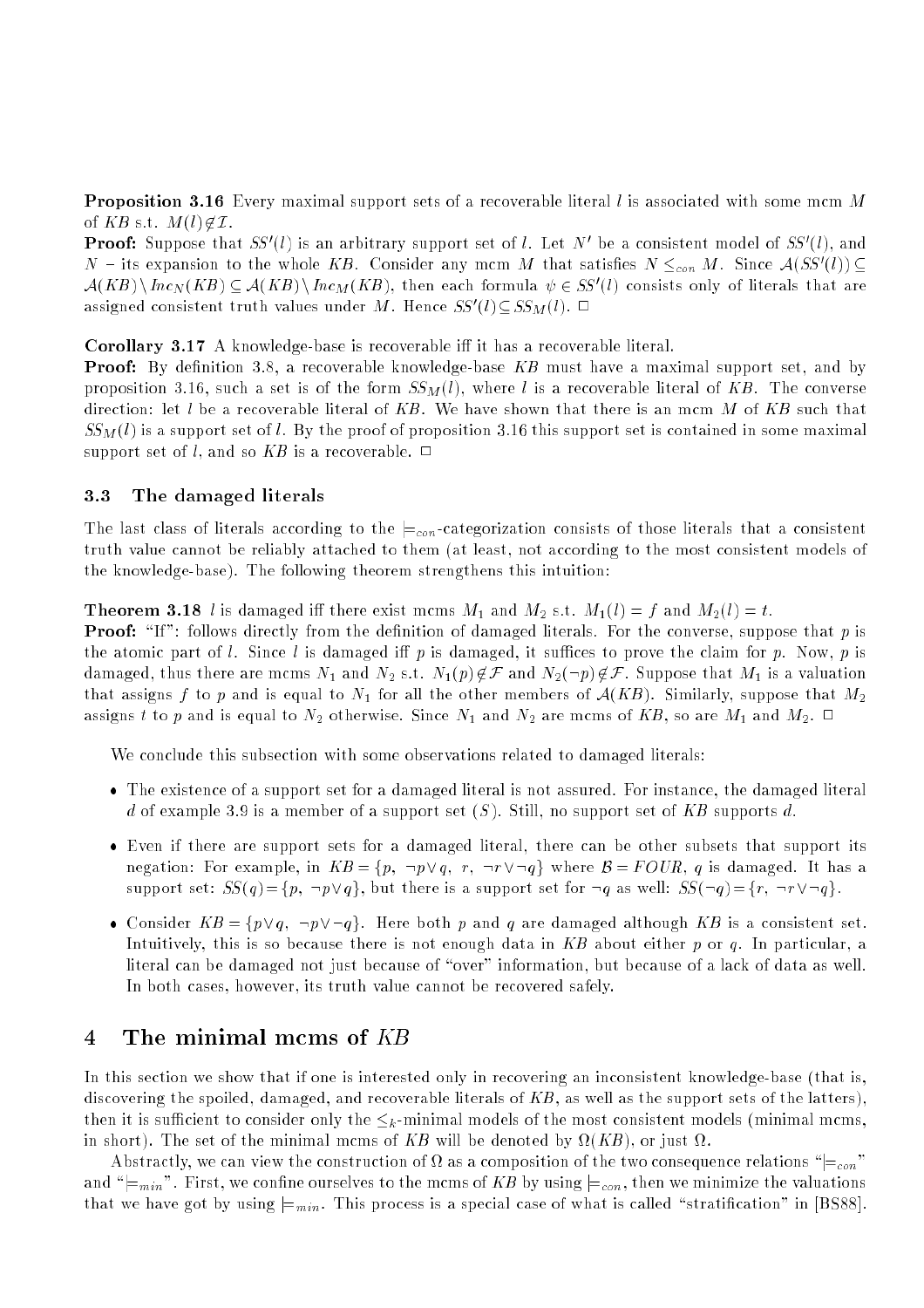**Lemma 4.1** Let  $KB$  be a finite set of normalized extended clauses. For every mcm  $M$  of  $KB$  there is an  $N \in \Omega(KB)$  s.t.  $N \leq_k M$  and  $Inc_N(KB)=Inc_M(KB)$ .

**Proof:** Let  $M \in \text{mcm}(KB)$  and  $N \in \Omega(KB)$  s.t.  $N \leq_k M$ . Suppose also that  $\text{Inc}_N(KB) \neq \text{Inc}_M(KB)$ . Since M,  $N \in mcms(KB)$ , there are  $q_1, q_2 \in \mathcal{A}(KB)$  s.t.  $q_1 \in \text{Inc}_N (KB) \setminus \text{Inc}_M (KB)$  and  $q_2 \in \text{Inc}_M (KB) \setminus \text{Inc}_N (KB)$ . Assume that  $N(q_1) \in \mathcal{F}$ . Since  $N(q_1) \in \mathcal{I}$  then  $N(\neg q_1) \in \mathcal{F}$  as well. Thus  $M(q_1) \geq_k N(q_1) \in \mathcal{F}$  and  $M(\neg q_1) \geq_k N(\neg q_1) \in \mathcal{F}$ , so  $M(q_1) \in \mathcal{I}$  - a contradiction. Hence  $N(q_1) \notin \mathcal{F}$ . Similarly,  $N(\neg q_1) \notin \mathcal{F}$ . Now, consider the valuation  $N'$  that assigns  $t$  to  $q_1,$  and is equal to  $N$  on every other  $p\in \mathcal{A}(KB)$ . It is easy to verify that for  $\psi \in KB$ ,  $N'(\psi) \in \mathcal{F}$  whenever  $N(\psi) \in \mathcal{F}$ , thus  $N' \in mod(KB)$ . But  $Inc_N(KB) = Inc_{N'}(KB) \cup \{q_1\}$ , therefore  $N' >_{con} N$ , and so  $N \notin mem(KB)$ . In particular  $N \notin \Omega(KB)$  – a contradiction.  $\Box$ 

**Proposition 4.2** Let  $KB$  be a finite set of extended clauses in  $BL$ . Then:

**a**) l is spoiled literal in KB iff for every model  $M \in \Omega(KB)$ ,  $M(l) \in \mathcal{F}$  and  $M(l) \in \mathcal{F}$ .

**b**) l is recoverable iff for every  $M \in \Omega(KB)$ ,  $M(l) \in \mathcal{F}$ , and there is  $N \in \Omega(KB)$  s.t.  $N(l) \in \mathcal{F} \setminus \mathcal{I}$ .

**c**) *l* is damaged literal in KB iff there are  $M_1, M_2 \in \Omega(KB)$  s.t.  $M_1(l) \not\in \mathcal{F}$  and  $M_2(l) \not\in \mathcal{F}$ .

**Proof:** We show only part (b); the proofs of the other parts are similar. Suppose that for every  $M \in \Omega$ ,  $M(l) \in \mathcal{F}$ . Since  $\mathcal F$  is upwards closed w.r.t.  $\leq_k$ , this is true for every mcm  $M'$ , hence  $KB \models_{con} l$ . Since there is an  $N \in \Omega$  s.t.  $N(l) \in \mathcal{F} \setminus \mathcal{I}$ , then  $N(l) \notin \mathcal{F}$ , and so  $KB \not\models_{conl} l$ , thus l is recoverable. The other direction: since  $l$  is recoverable, it is assigned a designated truth value in every mcm of  $KB$ , in particular it is designated in every minimal mcm. Also, there must be an mcm N s.t.  $N(l) \in \mathcal{F} \setminus \mathcal{I}$  (otherwise l is spoiled). By lemma 4.1 there is an  $N' \!\in \!\Omega$  s.t.  $N'(l) \!\not\in \!\mathcal{I}$  as well. Therefore  $N'(l) \!\in \!\mathcal{F} \setminus \mathcal{I}$ .  $\Box$ 

Another result is a characterization of the maximal support sets in terms of minimal mcms (cf. 3.16):

**Proposition 4.3** Every maximal support set of a recoverable literal  $l$  is associated with some minimal mcm  $M \in \Omega$  s.t.  $M(l) \notin \mathcal{I}$ .

**Proof:** Follows easily from proposition 3.16 and lemma 4.1.  $\Box$ 

# 5 Extensions to first-order logic

It is possible to directly expand the present discussion to any first-order knowledge-bases provided that: (a) there are no quantiers within the clauses; each extended clause that contains variables is considered as universally quantied, and (b) no function symbols are allowed. Consequently, a knowledge-base containing non-grounded formula,  $\psi$ , will be viewed as representing the corresponding set of ground formulae formed by substituting each variable that appears in  $\psi$  with every possible member of the Herbrand universe, U. Since we have not allowed the appearance of function symbols, and since we deal with finite knowledgebases, U must be finite as well. Formally:  $KB^U = \{\rho(\psi) \mid \psi \in KB, \rho : var(\psi) \to U\}$  where  $\rho$  is a ground substitution from the variables of every  $\psi \in KB$  to the individuals of Herbrand universe U.

## 6 Examples and discussion

In what follows we consider two benchmark problems which are given in [Li88]. The illustrations are considered in  $B = FOUR$  with  $I = \{\top\}$ . As it is shown below, our system manages to keep the results very close to those suggested in [Li88].

Consider the following block world knowledge-base:

 $KB1 = \{heavy(A), heavy(B), \neg on\_table(A), \neg red(B), heavy(x) \rightarrow on\_table(x), heavy(x) \rightarrow red(x)\}$ The minimal mcms of KB1 are given in figure 3  $\textdegree$ . Their associated support sets are listed below:

<sup>&</sup>lt;sup>8</sup>KB1 has 16 mcms. We omit the other 12, which are not  $\leq_k$ -minimal.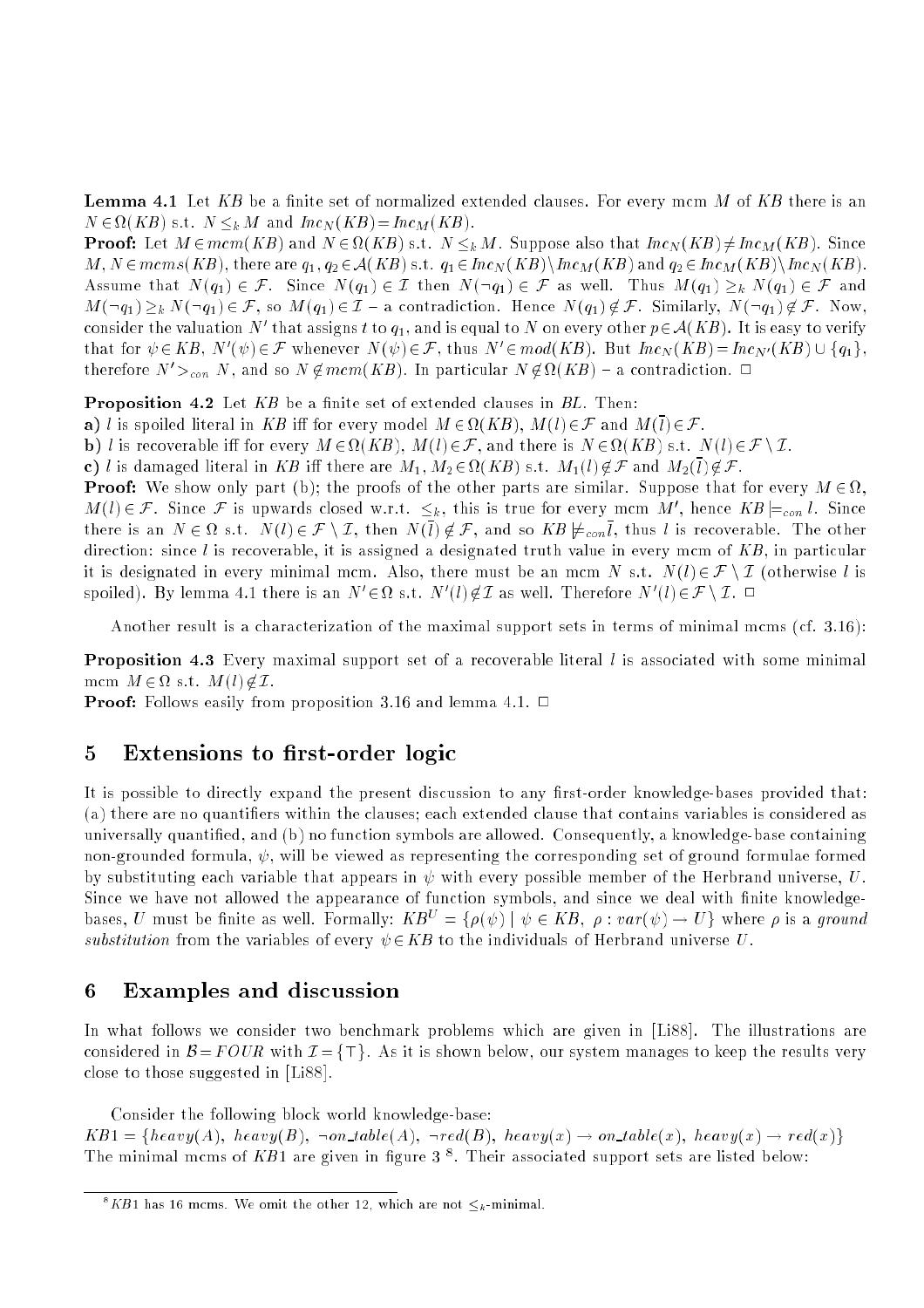| mcm  | heavy(A) | heavy(B) | red(A) | red(B) | on_table(A) | on_table( $B$ ) |
|------|----------|----------|--------|--------|-------------|-----------------|
| M1a  |          |          |        |        |             |                 |
| M1b  |          |          |        |        |             |                 |
| M1c  |          |          |        |        |             |                 |
| M 1d |          |          |        |        |             |                 |

Figure 3: The minimal mcms of KB1

 $KB1a = \{heavy(A), heavy(B), heavy(A) \rightarrow red(A), heavy(B) \rightarrow on\_the\_table(B)\}\$  $KB1b = \{heavy(A), \neg red(B), \text{ heavy}(A) \rightarrow \text{red}(A)\}$  $KB1c = \{\neg on\_the\_table(A), heavy(B), heavy(B) \rightarrow on\_the\_table(B)\}\$  $KB1d = \{\neg on\_the\_table(A), \neg red(B)\}$ <sup>9</sup>

KB1a seems to be the preferable support sets according to many criteria: It is the largest set, it supports more interals than any other support set, and it contains maximal information in the sense of  $[{\tt{LO94}}]^{-1}$ . KB1a implies that on the table(B) and  $red(A)$ . These are also the conclusions in [Li88, problem A3].

For another example of the block world, consider the following knowledge-base:  $KB2 = \{heavy(A), heavy(B), heavy(C), heavy(x) \rightarrow on\_table(x), \neg on\_table(A) \vee \neg on\_table(B)\}$ Note that the last assertion in KB2 states that there is an unknown exception in the information. The mcms of  $KB2$  are given in figure 4.

| mcm | heavy(A) | $\blacksquare$ heavy $(B)$ . | $^\perp$ heavy $(C)$ + | on_table(A) | $on\_table(B)$ | on_table(C) |
|-----|----------|------------------------------|------------------------|-------------|----------------|-------------|
| M2a |          |                              |                        |             |                |             |
| M2b |          |                              |                        |             |                |             |
| M2c |          |                              |                        |             |                |             |
| M2d |          |                              |                        |             |                |             |

Figure 4: The (minimal) mcms of KB2

Hence, heavy(X) for  $X = A, B, C$  and on table(C) are all recoverable, while on table(A) and on table(B) are damaged. The support sets of KB2 are listed bellow:

 ${heavy(B), \text{heavy}(C), \text{heavy}(B) \rightarrow on\_table(B), \text{heavy}(C) \rightarrow on\_table(C), \neg on\_table(A) \vee \neg on\_table(B)}$  ${heavy(A), heavy(C), heavy(A) \rightarrow on\_table(A), heavy(C) \rightarrow on\_table(C), \neg on\_table(A) \vee \neg on\_table(B)}$  ${heavy(A), \text{heavy}(B), \text{heavy}(C), \text{heavy}(B) \rightarrow on\_table(B), \text{heavy}(C) \rightarrow on\_table(C)}$  ${heavy(A), heavy(B), heavy(C), heavy(A) \rightarrow on\_table(A), heavy(C) \rightarrow on\_table(C)}$ 

Note that every recovered knowledge-base preserves the intuitive conclusions of  $KB2$ , i.e.: (a) block C is on the table, and (b) either block  $A$  or block  $B$  is on the table, but there is no evidence that both are on the table. Again, these conclusions are similar to those of [Li88].

Due to the lack of space we have not considered here all the benchmarks of [Li88]. We confined ourselves to two representative examples of category A (default reasoning). However, the reader might want to check that many other test criteria mentioned there are met in our system. Most notable are the inheritance features, and the autoepistemic characterizations.

<sup>&</sup>quot;The "conservative" nature of the system is emphasized here: each solution gets rid of the information it considers as contradictory, and leaves all the other data unchanged.

 $^{10}$ See [AA94c] for a detailed discussion of methods for choosing the preferred support set.